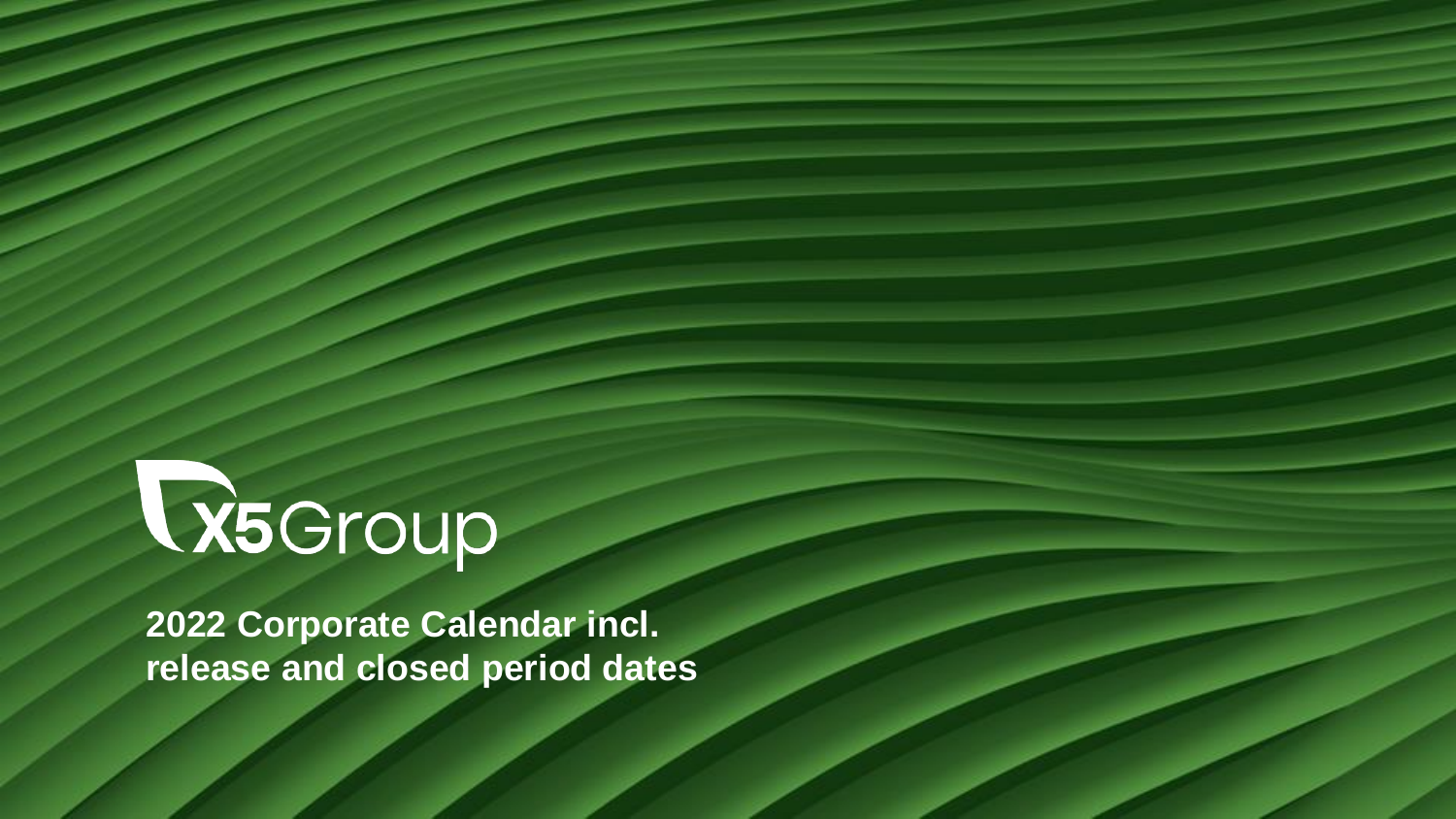## **Definition of closed period**

**The Code\* adheres to both Dutch and UK requirements for the definition of Closed (black-out) periods:**

- a) the period from the end of the relevant financial year and to the date of publication of the Company's annual results or financial report for that particular year (subject to a minimum of 30 days);
- b) the period of 30 days immediately preceding the announcement of the Company's quarterly and/or half yearly results (or, if longer, the period from the end of the relevant financial period up to and including the time of the announcement or publication);
- c) the period between the end of a quarter and the date of publication of the Company's Trading Update for that particular quarter;
- d) the period of one month prior to the first publication of a prospectus with respect to an offer of securities (Dutch: "effecten") within the meaning of the Prospectus Directive to be issued by the Company, except if the period of decisionmaking prior to the publication of the prospectus is shorter than one month, in which case the trading prohibition will be applicable during this shorter period;
- e) any period where there exists any matter which constitutes Inside Information in relation to the Company.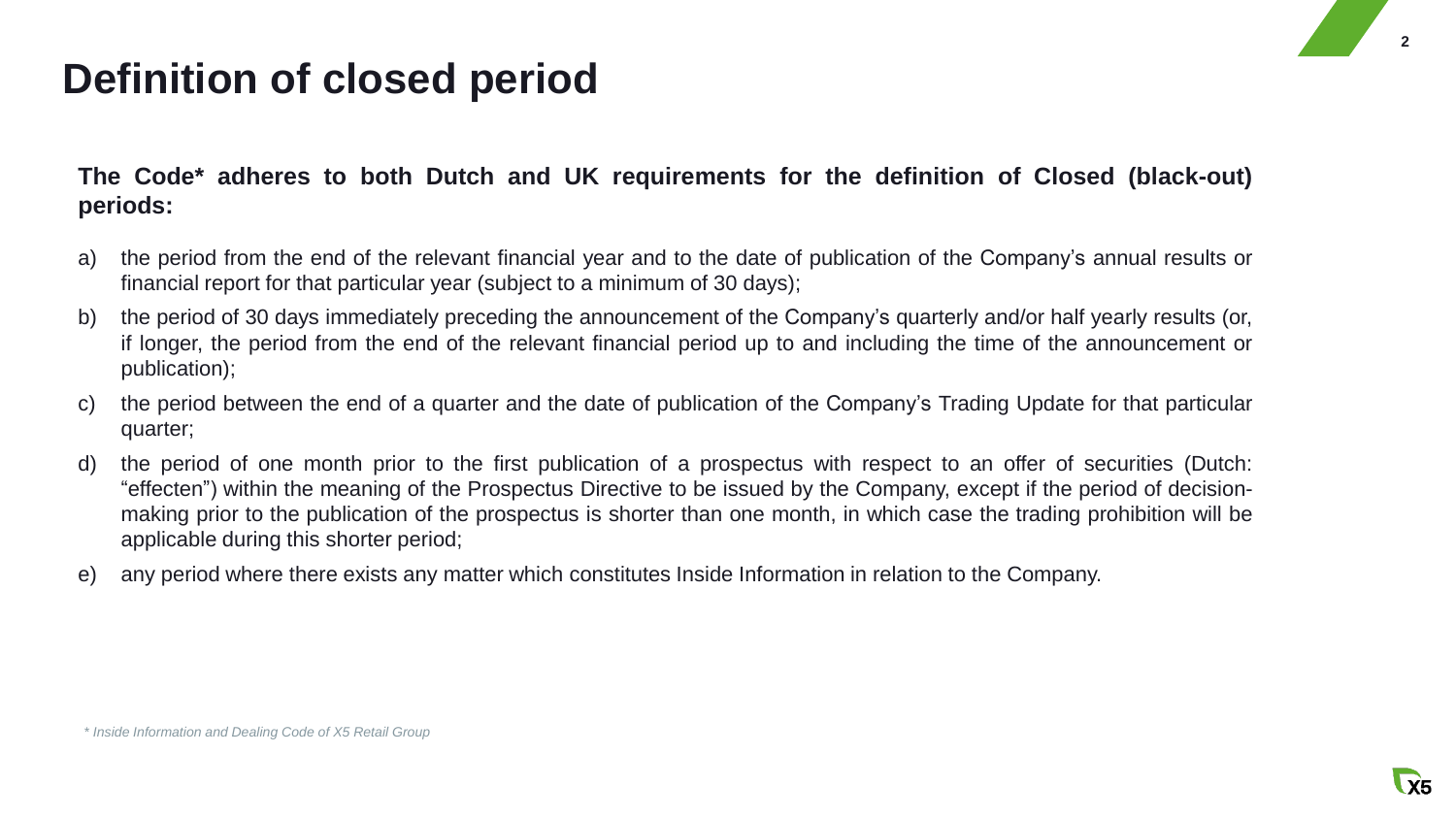## **X5 closed periods 2022**

|                |                                                 | <b>Publication Date</b>     | <b>Black-Out Periods</b>      | <b>Comments</b>                                                             |
|----------------|-------------------------------------------------|-----------------------------|-------------------------------|-----------------------------------------------------------------------------|
| Q4 and FY 2021 | <b>Trading Update</b>                           | Friday, 21 January 2022     | 1 January -<br>21 January $*$ | Period from the end of the reporting<br>period through the publication date |
| Q4 and FY 2021 | <b>Unaudited IFRS Results</b>                   | Wednesday, 16 March<br>2022 | 1 January $-$<br>16 March*    | Period from the end of the reporting<br>period through the publication date |
| Q1 2022        | <b>Trading Update</b>                           | Tuesday, 19 April<br>2022   | $1$ April $-$<br>19 April*    | Period from the end of the reporting<br>period through the publication date |
| Q1 2022        | <b>IFRS Financial Results</b>                   | Wednesday, 27 April<br>2022 | $28$ March $-$<br>27 April*   | 30 days preceding the announcement                                          |
| Q2 and 6M 2022 | <b>Trading Update</b>                           | Monday, 18 July<br>2022     | $1$ July $-$<br>$18$ July*    | Period from the end of the reporting<br>period through the publication date |
| Q2 and 6M 2022 | IFRS Financial Results, reviewed by<br>auditors | Thursday, 2 August<br>2022  | $3$ July $-$<br>2 August*     | 30 days preceding the announcement                                          |
| Q3 and 9M 2022 | <b>Trading Update</b>                           | Monday, 17 October<br>2022  | 1 October -<br>17 October*    | Period from the end of the reporting<br>period through the publication date |
| Q3 and 9M 2022 | <b>IFRS Financial Results</b>                   | Tuesday, 25 October<br>2022 | 25 September - 25<br>October* | 30 days preceding the announcement                                          |

*\* Both dates are included in the respective Closed period*